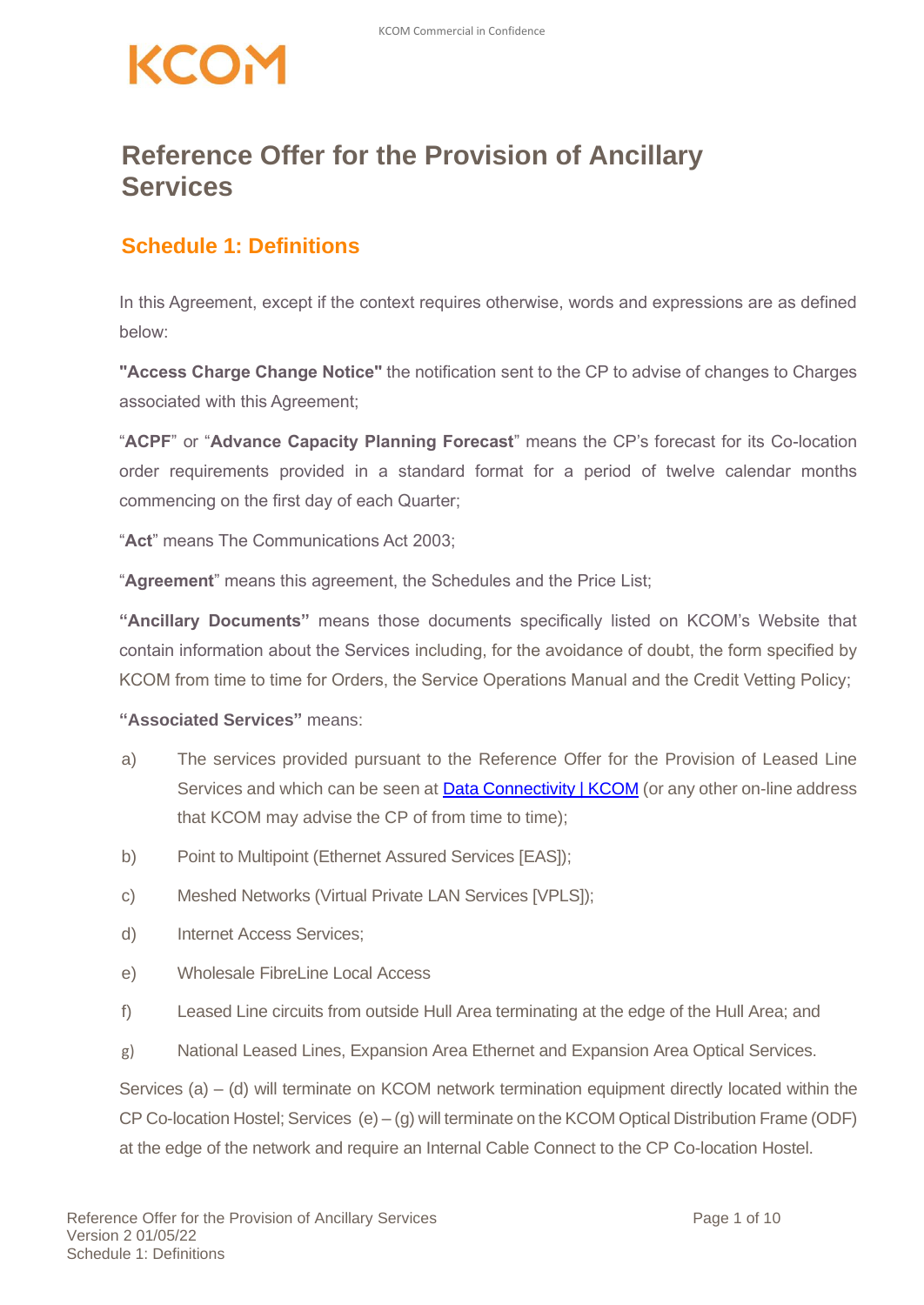"**Building Contract**" means a contract based on the requirements and conditions of this Agreement providing for the carrying out of the building construction element of the Works on behalf of KCOM;

**"Charges"** all charges payable by the CP for the provision of the Services, as detailed in the Price List and including any Service Charges or Licence Fees;

**"Clean Order Process"** the process KCOM shall follow upon receipt of an Order Form from the CP as set out in paragraph 2.1 of the Service Operations Manual, and which will culminate in an Order being accepted or rejected;

**"CLI"** has the meaning given to Calling Line Identification data in the "Guidance on the Provision of Calling Line Identification Facilities and Other Related Services over Electronic Communications Networks" dated 30 July 2018 as the same may be amended or replaced from time to time (the "**CLI Guidelines**");

"**Code of Measuring Practice**" means the 'Code of Measuring Practice' published by the Royal Institution of Chartered Surveyors and the Incorporated Society of Valuers and Auctioneers (Sixth Edition, 2015);

"**Co-location**" means an arrangement under which the CP's Compliant Equipment is located in a CP Equipment Room at an Exchange Site;

"**Co-location Hostel**" means Co-location facility within a designated CP Equipment Room that is constructed in accordance with the specification and description set out in PCR3. The Co-location Hostel provides Co-location for multiple Communications Providers and as such the space is demarcated accordingly. Given the Co-location Hostel is a multi-user access location KCOM Comingling Rules apply to the CP and any Communications Provider that enters into a Reference Offer for the Provision of Ancillary Services and is operating within a Co-location Hostel in the CP Equipment Room;

"**Co-mingling Rules**" means the set of common operational and technical rules published by KCOM, in the Service Operations Manual, that the CP, any Communications Provider that enters into a Reference Offer for the Provision of Ancillary Services, and a CP's Visitors must adhere to in using the Service;

"**Commencement Date**" means the date of this Agreement;

"**Communications Provider**" means a person providing an Electronic Communications Network or Electronic Communications Service (as defined in section 405 of the Communications Act 2003);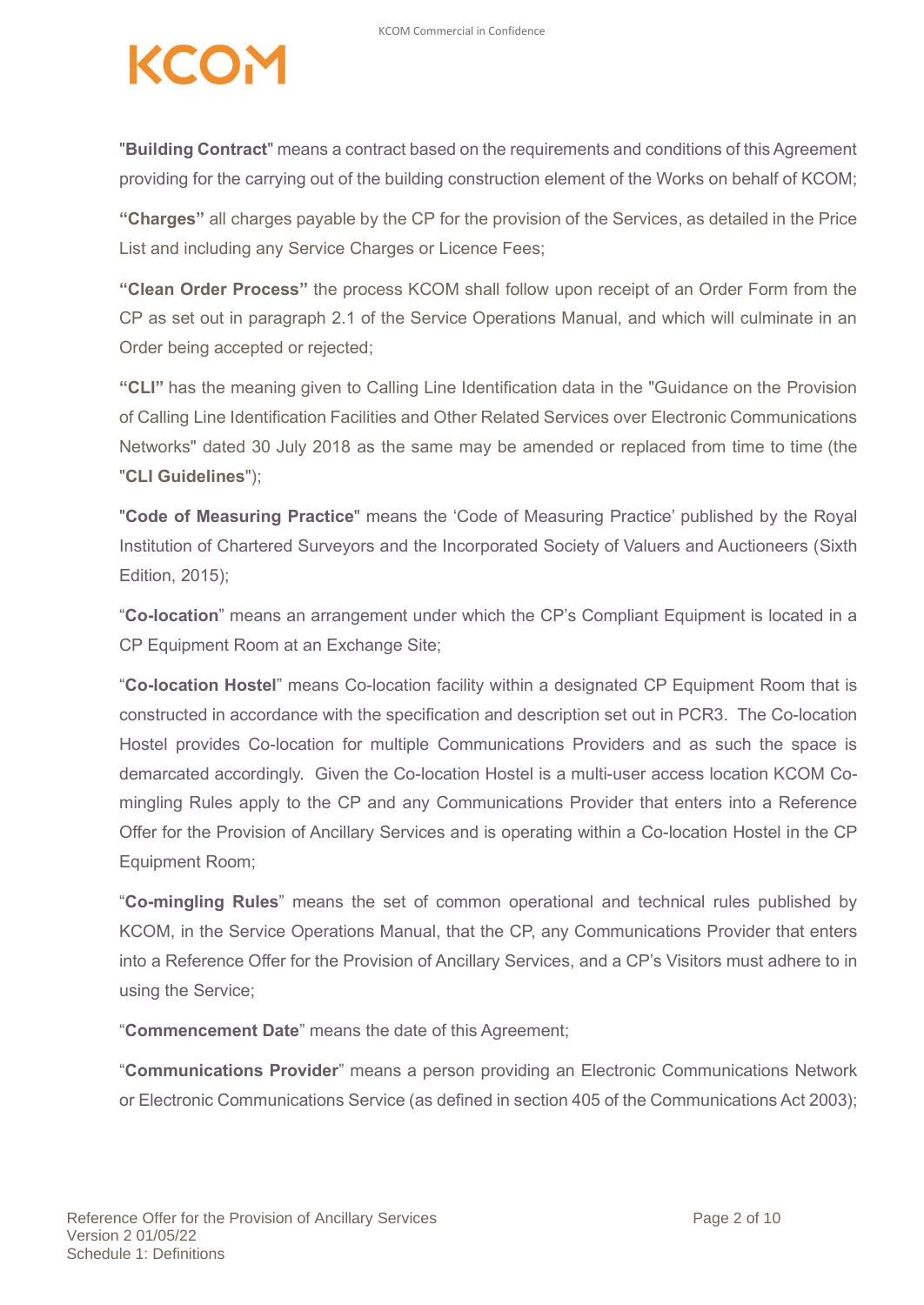# **ZEO.**

"**Compliant Equipment**" means telecommunications apparatus connected at the Exchange Site which is used solely for the purpose of connecting Associated Services, is technically compliant with the Services and will not harm the KCOM network or another CP's network or equipment

"**Condition**" means a General Condition(s) or a condition other than a General Condition which is expressly stated to apply to either KCOM and/or the CP as the case may be, being a condition as in force at the date of this Agreement, unless otherwise stated;

"**Confidential Information**" means any information, in whatever form, which in the case of written or electronic information is clearly designated as confidential and which, in the case of information disclosed orally, is identified at the time of disclosure as being confidential or is by its nature confidential and including such Confidential Information already disclosed by either party to the other prior to the date of this Agreement but excluding any information which:

- (a) is in or comes into the public domain other than by reason of a breach of this Agreement; or
- (b) is previously known on a non-confidential basis to the Receiving Party at the time of its receipt; or
- (c) is independently generated, developed or discovered at any time by or for the Receiving Party; or
- (d) is subsequently received from a Third Party without any restriction on disclosure;

"**Contractor**" means the contractor appointed pursuant to the Building Contract;

"**CP Equipment Room**" means the room (which for the avoidance of doubt includes a Co-location Hostel) within an Exchange Site in which the CP has a Specified Floor Area;

**"CP Network**" the telecommunications infrastructure and system operated by the CP;

**"CP Service"** means the service provided to the End User by the CP;

**"CP Site"** means the CP nominated place at which KCOM agrees to provide or is providing the Services;

"**CP's Visitors**" means anyone visiting any Specified Floor Area within an Exchange Site for the purposes of installing, inspecting, maintaining, adjusting, repairing, altering, replacing or removing Compliant Equipment on behalf of or with the authority of the CP;

**"Credit Vetting Policy"** means the means the document which sets out KCOM's process for assessing credit risk, as may be amended from time to time and available at https://www.kcom.com/wholesale/products/service-information/credit-vetting-policy/;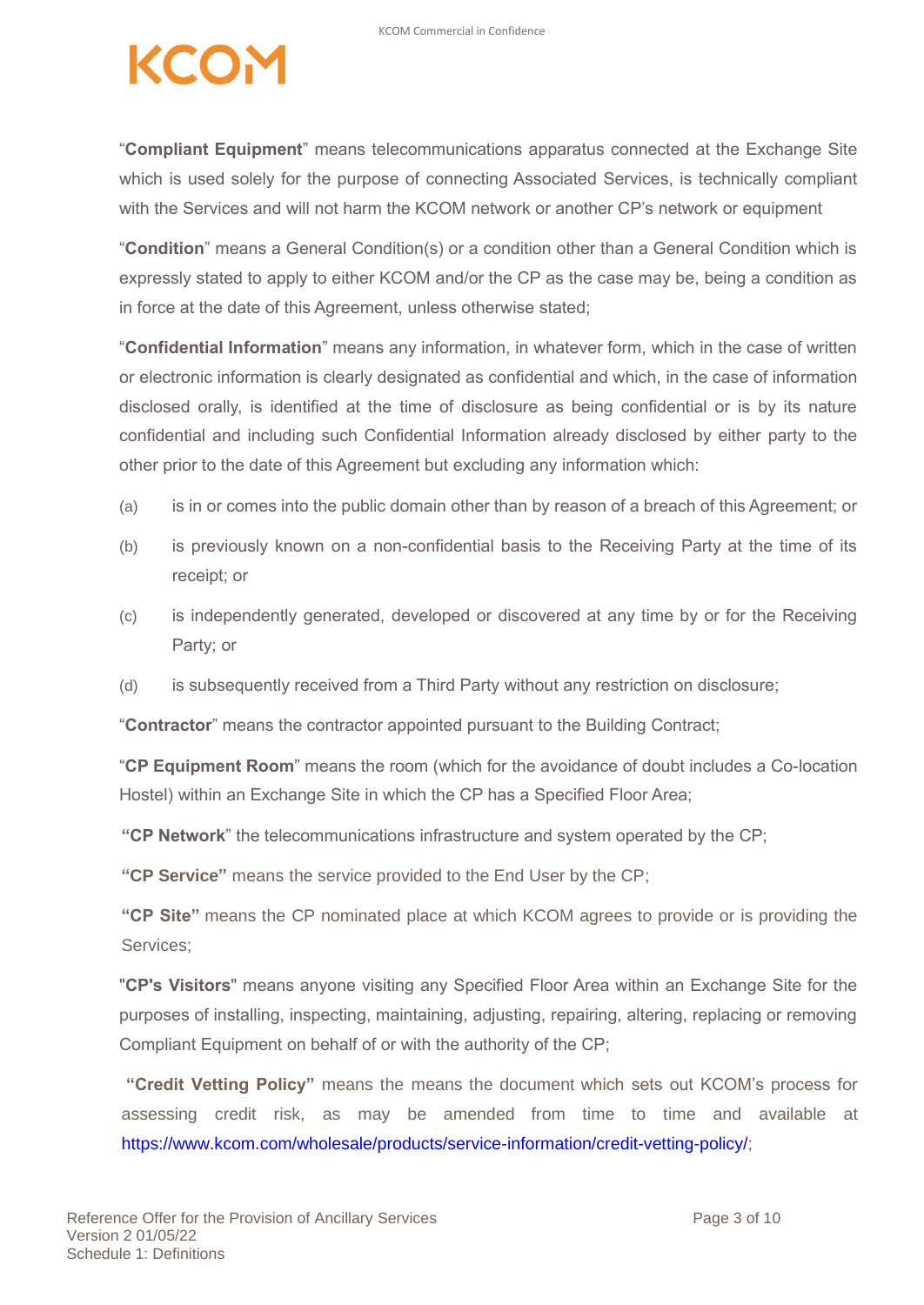"**Customer Service Plan**" means a document containing details of individuals, addresses and telephone numbers for ordering or maintenance of the services provided pursuant to this Agreement;

**"Data Processing Commitment"** means the Data Processing Commitment as set out at Schedule 7;

**"Data Protection Laws"** means all applicable laws and regulations relating to the processing of Personal Data and privacy including the Data Protection Act 1998, the General Data Protection Regulation 2016/679 and any statutory instrument, order, rule or regulation made thereunder, as from time to time amended, extended, re-enacted or consolidated;

"**Disclosing Party"** means a party disclosing information to the other party**;**

**"Dispute**" means a disagreement between the parties under this Agreement;

**"Disputing Party"** means a party raising a Dispute with the other party**;**

"**Due Date**" means a date which is 30 calendar days after the date of an invoice;

**"Electronic Communications Network"** means-

- (a) a transmission system for the conveyance, by the use of electrical, magnetic or electromagnetic energy, of signals of any description; and
- (b) such of the following as are used, by the person providing the system and in association with it, for the conveyance of the signals
	- (i) apparatus comprised in the system;
	- (ii) apparatus used for the switching or routing of the signals; and
	- (iii) software and stored data;

**"Electronic Communications Service"** means any service consisting in, or having as its principal feature, the conveyance by means of an Electronic Communications Network of signals, except in so far as it is a content service;

**"Emergency"** means a serious situation or occurrence that happens unexpectedly and demands immediate action;

"**Emergency Organisation**" means the relevant local public police force, fire, ambulance and coastguard services and other similar organisation providing assistance to the public in emergencies;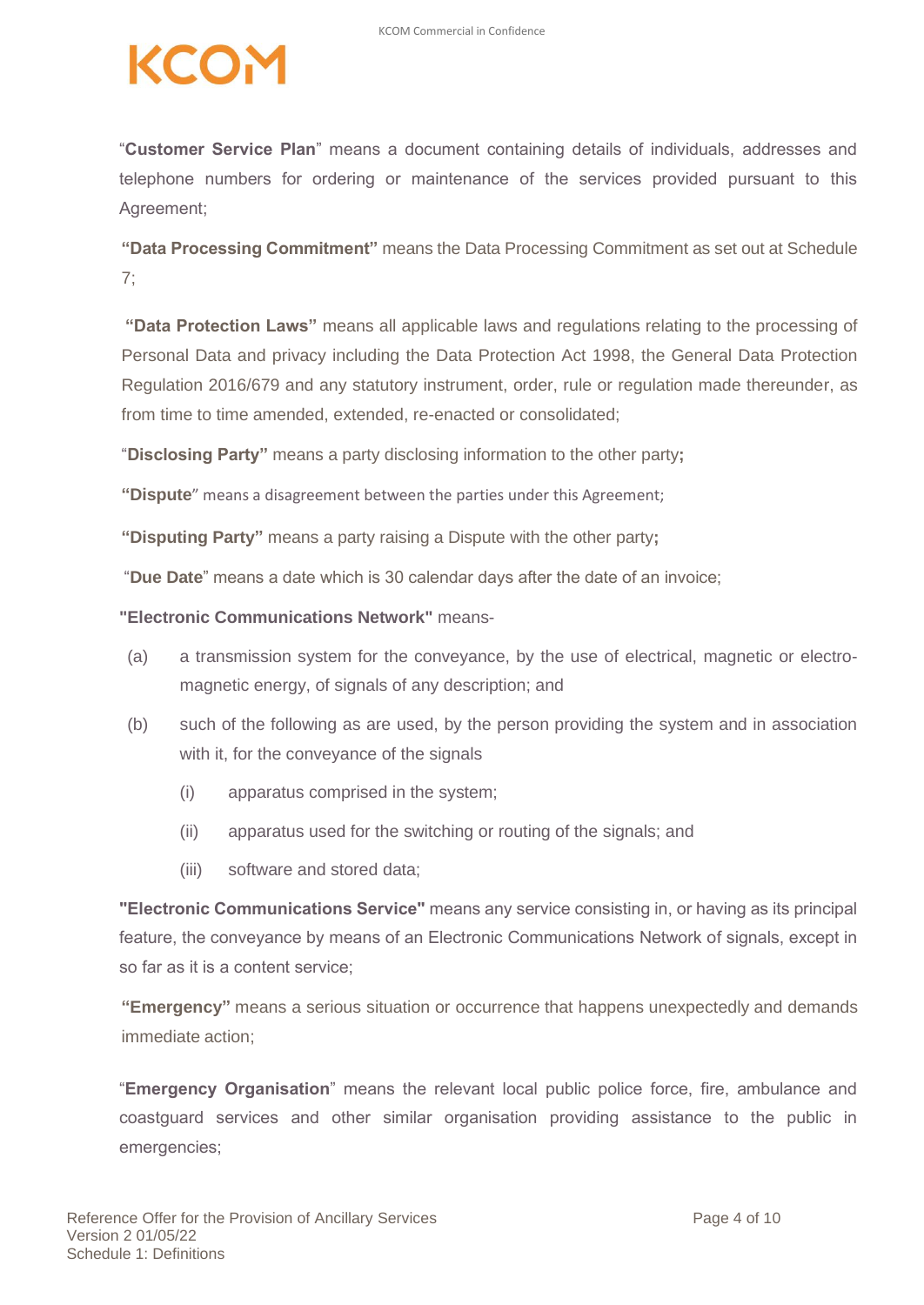**"End User"** means a person having a contract with the CP for the provision of the CP Services;

**"Escorted Access"** means a member of KCOM staff accompanying the CP's representatives when visiting an Exchange Site, or other KCOM designated site under arrangements described in the Service Operations Manual;

"**Essential Services Supply**" or "ESS" means electricity supply for a limited period of not less than 12 hours in the event of failure of the electricity supply from the local electricity company which generally provides electricity supply to the Exchange Site;

**"Excess Construction Charges"** means Charges for network build as set out in the Price List;

"**Exchange Site**" means the site of a KCOM nominated Next Generation Access (NGA) exchange within the Hull Area, as notified by KCOM to the CP from time to time;

"**Exterior Cable Connect**" means the provision of a physical cable connection between the CP's Compliant Equipment in their specified Co-location Hostel at an Exchange Site and the CP's Network located within the curtilage of the same Exchange Site or at a specified location within 100 metres of the curtilage of the same Exchange Site;

**"General Conditions"** means the general conditions set under section 45 of the Act;

**"Group Company"** means in respect of either party, its holding company, its subsidiaries and any subsidiaries of its holding company. The terms "subsidiary" and "holding company" have the meanings ascribed to them by Section 1159 and Schedule 6 of the Companies Act 2006 (as amended);

**"Hand-Over Box"** means the chamber, external to an Exchange Site, where fibre will be left coiled for KCOM to draw through to its cable chamber within the Exchange Site and over which the Associated Services will be delivered;

**"Hull Area"** means the area defined as the 'Licensed Area' in the licence granted on 30 November 1987 under section 7 of the Telecommunications Act 1984 to Kingston upon Hull City Council and Kingston Communications (Hull) plc;

"**Independent Expert**" means an individual suitably qualified and experienced in the relevant field of expertise pertaining to the Dispute who is of at least 10 years standing, the appointment of such individual and his/her terms of reference to be agreed between the parties and in the event of the parties being unable to agree an appointment or the terms of reference within 5 Working Days of one party requesting such agreement such qualified individual will be nominated or the terms of reference settled, as the case may be, on the application of either party by OFCOM;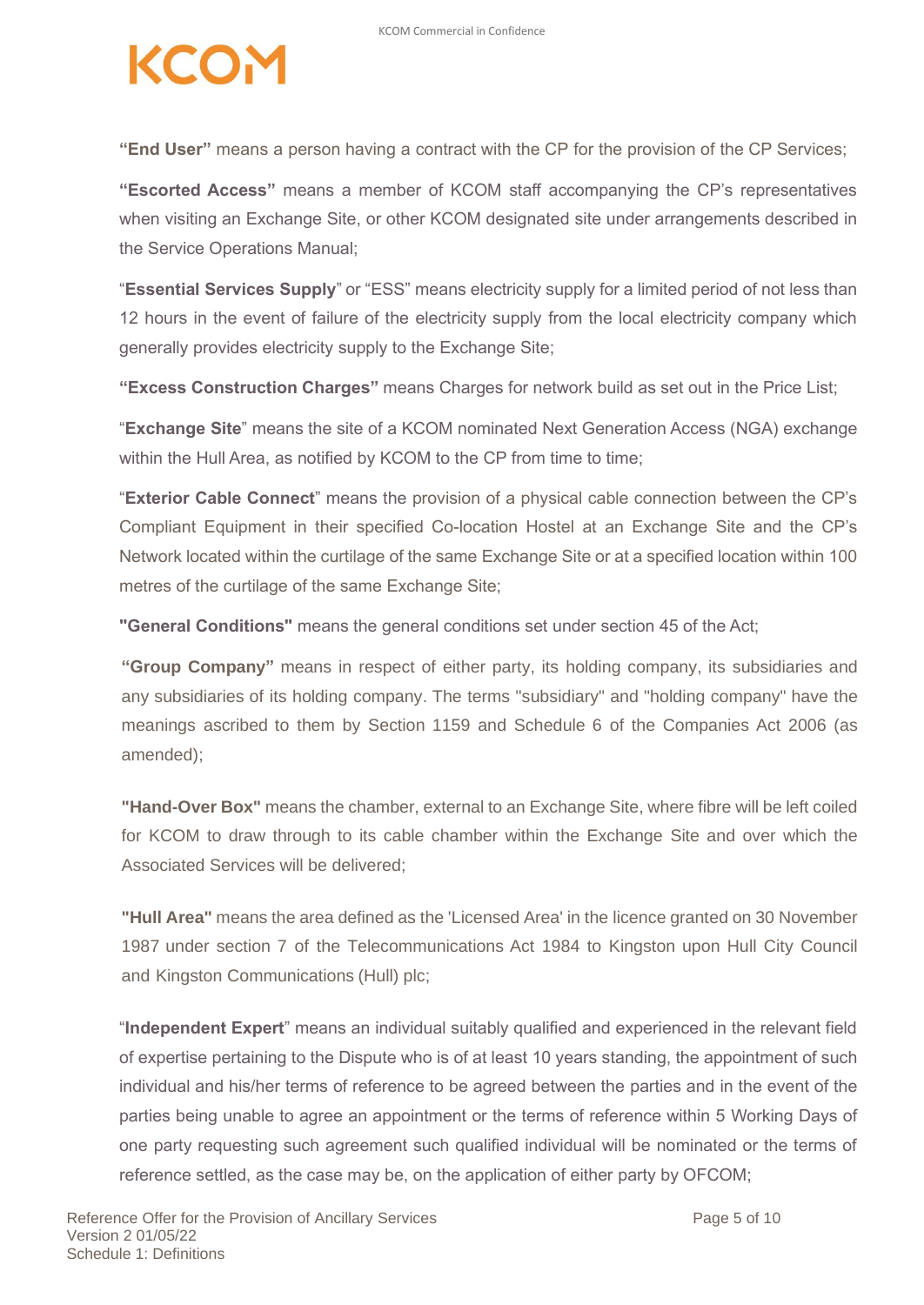"**Index**" means the "all items" figure of the Index of Retail Prices published by the Office for National Statistics or any successor ministry, department or agency

"**Insured Risks**" means fire storm tempest flood earthquake lightning explosion impact aircraft (other than hostile aircraft) and other aerial devices and articles dropped there from riot civil commotion and malicious damage acts of terrorism bursting or overflowing of water tanks apparatus or conduits and such other normal commercial risks as KCOM may in its absolute discretion from time to time determine;

"**Intellectual Property Rights**" means any patent, petty patent, registered design, registered trade mark, copyright, design right, semi-conductor topography right, know-how or any similar right exercisable in any part of the world including any application thereof;

"**Interest Rate**" means four per cent above the base lending rate from time to time in force of National Westminster Bank Plc or such other bank as KCOM may from time to time nominate in writing;

"**Internal Cable Connect**" means the provision of a physical cable connection between the CP's Compliant Equipment in their specified Co-location Hostel at an Exchange Site and a KCOM ODF;

**"KCOM Assisted Site Delivery Service" ("KASDS")** means the service provided by KCOM pursuant to Annex 3 of Schedule 3 to enable safe handling and transportation of the CP's Equipment to the CP's Specified Floor Area;

**"KCOM Network"** the telecommunications infrastructure and system operated by KCOM;

**"KCOM Website"** means the website located [KCOM Wholesale | KCOM](https://www.kcom.com/wholesale/) (or any other on-line address that KCOM may advise the CP of from time to time)**;**

"**Legislation**" all Acts of Parliament and statutory regulations, instruments or orders and codes of practice and all applicable European Union Laws, treaties, directives and other legislation as any of the same may be amended as replaced from time to time;

"**Licence**" means a consent granted under terms and conditions set out in Schedule 3 to enable the CP to occupy a Specified Floor Area;

"**Licence Completion Date**" means the date 5 Working Days after the RFI Date or where an RFI Date is not applicable the date 5 Working Days after acceptance by the CP of the relevant PCR3;

"**Licence Fee**" means in respect of each Specified Floor Area the licence fee specified against that Specified Floor Area in Annex 1 of Schedule 3 and stated in the Price List;

**"ODF"** means the KCOM optical distribution frame at an Exchange Site;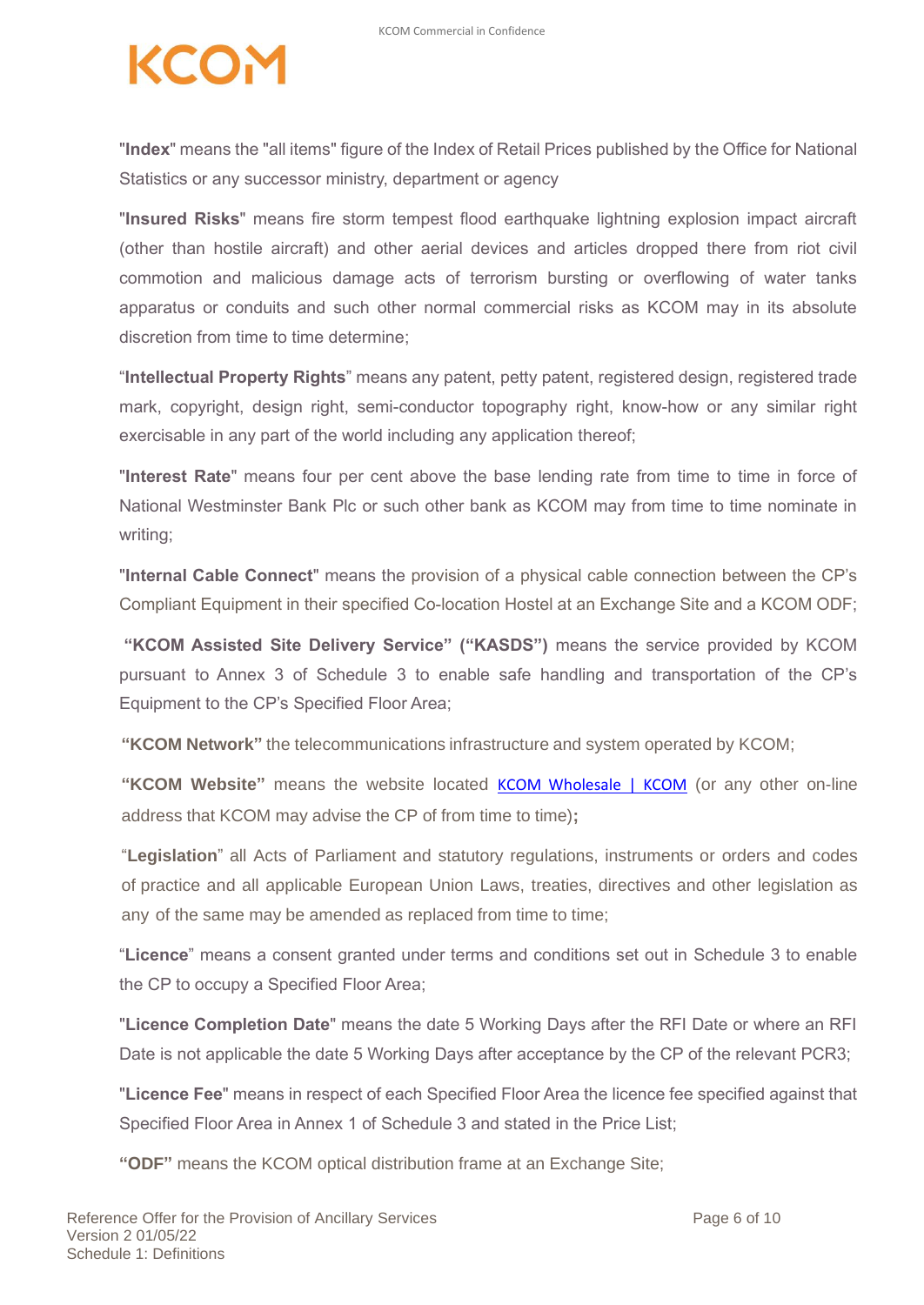"**OFCOM**" means the Office of Communications of the government of the United Kingdom, or any organisation that takes over substantially all of the powers and functions of the same;

**"Optical Patch Panel"** means a metal frame with ports deployed as an interface between network wiring and CP Compliant Equipment ;

**"Order"** means an order for the Services placed by the CP using the processes specified in Schedules 4,5 and 6 which are accepted by KCOM and which are governed by this Agreement;

**"Order Form"** means the Ancillary-services-order-form-pcr1-pcr3 form which incorporates all elements under this Agreement;

"**PCR1**" or "**Physical Co-location Requirements Form**" means a form located within the Ancillary Services Order Form which the CP will complete in order to request a survey for Co-location and the provision of Co-location services;

"**PCR3**" or "**Notification or Offer of Co-Location Site Build Costs Form**" means the result of the full survey incorporating an offer and information, *or* notification of KCOM's intention to proceed to build and associated information as a result of the build costs being below an agreed threshold cost as set out in paragraph 4.8 of Schedule 4 of this Agreement. The PCR3 is issued by KCOM conditional upon the grant of any planning, building regulation or other consent necessary for the Works:

**"Point of Handover"** means that position in the network where responsibility passes between KCOM and the CP, notably

- (a) Where the service is as defined by Associated Services (a)  $-$  (d), termination will be on KCOM Network Termination Equipment (NTE) in the CP Co-location Hostel;
- (b) Where the service is an Exterior Cable Connect, at the Hand-Over Box; or
- (c) For other services, KCOM's Optical Distribution Frame (ODF) from which an Internal Cable Connect will be required to connect with the CP Co-location Hostel.

**"Price List"** means the folder entitled Price lists & notices containing a list of KCOM's charges and terms that apply to the Service and which can be seen at <http://pricing.kcomhome.com/> (or any other on-line address that KCOM may advise the CP of from time to time)**;**

"**Priority A Fault**" means those faults which will have an immediate and serious health, safety or environmental impact or will stop service to the CP's End Users if not actioned quickly from the time of the CP's initial report, which faults will include, without limitation, oil spillage, impact damage,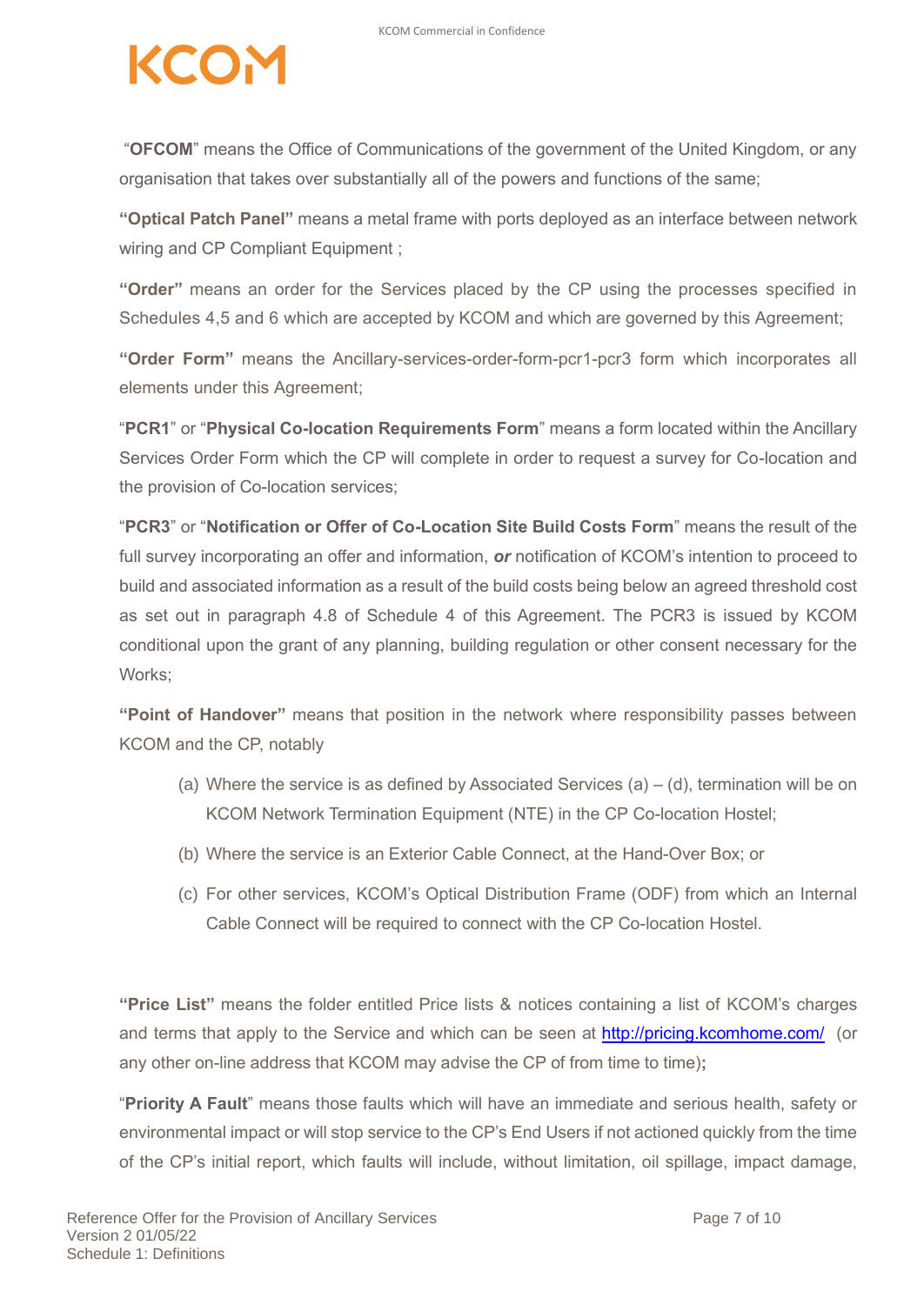flood, fire or gas emission. In particular, a Priority A Fault is any fault causing total loss of the Associated Services ;

"**Priority B Fault**" means faults which have a significant impact on the occupants of an Exchange Site or a CP Equipment Room or which may have an adverse impact on the CP's service to its End Users if not actioned reasonably quickly, which faults will include, without limitation, heating and lighting problems affecting part of an Exchange Site or a CP Equipment Room. In particular, a Priority B Fault is any fault causing total loss of the Associated Services to a single End User;

"**Property Services**" means the services facilities and amenities to be provided by KCOM in respect of each Exchange Site and/or Specified Floor Area as set out in Annex 3 to Schedule 3;

**"Privacy Regulations"** means the Privacy and Electronic Communications (EC Directive) Regulations 2003 as amended in 2004, 2011, 2015 and 2016 and as may be further amended from time to time;

**"Proposed Start Date"** means the date advised by KCOM to the CP for the commencement of Internal or Exterior Cable Connect services;

**"Public Electronic Communications Network"** means an Electronic Communications Network provided wholly or mainly for the purpose of making Electronic Communications Services available to members of the public;

**"Public Electronic Communications Service"** means any Electronic Communications Service that is provided so as to be available for use by members of the public;

"**Quarter**" means a period of three calendar months commencing on a date notified at Commencement Date by KCOM to the CP, such date to be amended from time to time only on agreement by KCOM and the CP;

**"Receiving Party"** means a party receiving Confidential Information from a Disclosing party;

"**the Representative**" means such firm of consultants as KCOM may nominate from time to time;

"**Review Date**" means the 1 April in each year throughout the duration of a Licence and where applicable the date of the grant of a new Licence to the CP following a termination of part of a Specified Floor Area;

"**RFI Date**" means the date on which the Representative certifies in writing that the Works have been completed (and the expressions "Ready for Installation" or "RFI" will be construed accordingly);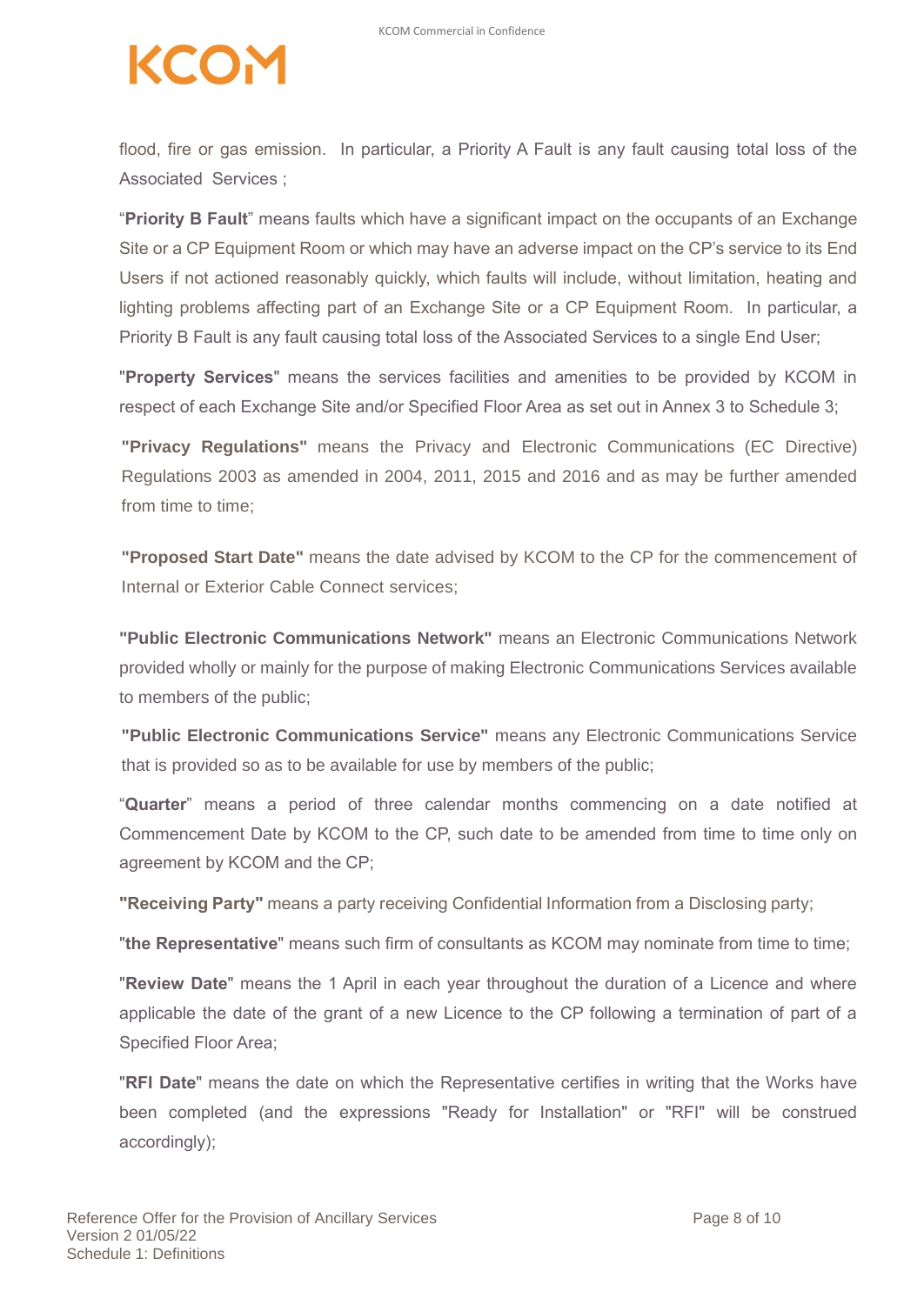"**Schedule**" means a schedule to this Agreement;

"**Service**" means such of the following services and facilities as the CP may from time to time require, namely:

- (a) the services and facilities described in Schedules,3,4,5 and 6 of this Agreement; and
- (b) such further services and facilities as may subsequently be included in this Agreement and which KCOM may be required to provide or offer to provide pursuant to the Conditions and any OFCOM notification;

**"Service Charge"** means that charge relating to general maintenance of the CP Equipment Room

**"Service Guarantee"** means those targets set out in paragraph 6 of Schedule 2;

**"Service Level"** means the KCOM targets set out by KCOM in relation to performance of the Service as described in Schedule 2;

**"Service Standard"** means the commitments set out in Schedule 2 which define the levels of service the CP can expect from KCOM;

**"Service Start Date"** the Target Date, for Co-location Services / Proposed Start Date, for Cable Connect services, or if different the earlier of the date upon which KCOM notifies the CP the Service is available for use or the date the End User begins using the Service;

"**Specified Floor Area**" means a floor area or areas within a CP Equipment Room occupied by the CP under a Licence where the CP's Compliant Equipment is installed, specified against the Exchange Site set out in Annex 1 of Schedule 3 and shown on the plan attached to that schedule or such other floor area as will be specified by KCOM in the event of re-location pursuant to Schedule 4;

"**Target Date**" means the date described as such in the PCR3 which will be subject always to:

- (a) any extensions of time properly granted to the Contractor by the Representative under the terms of the Building Contract; and
- (b) extensions of time equivalent to the period or periods during which there is a Dispute relating to the carrying out of the Works and which directly and necessarily affects the continuation of the Works; and
- (c) extensions of time equivalent to any period of time that the Works are prevented by reason of statute or regulation or other binding legal rule or decision from commencing (except where